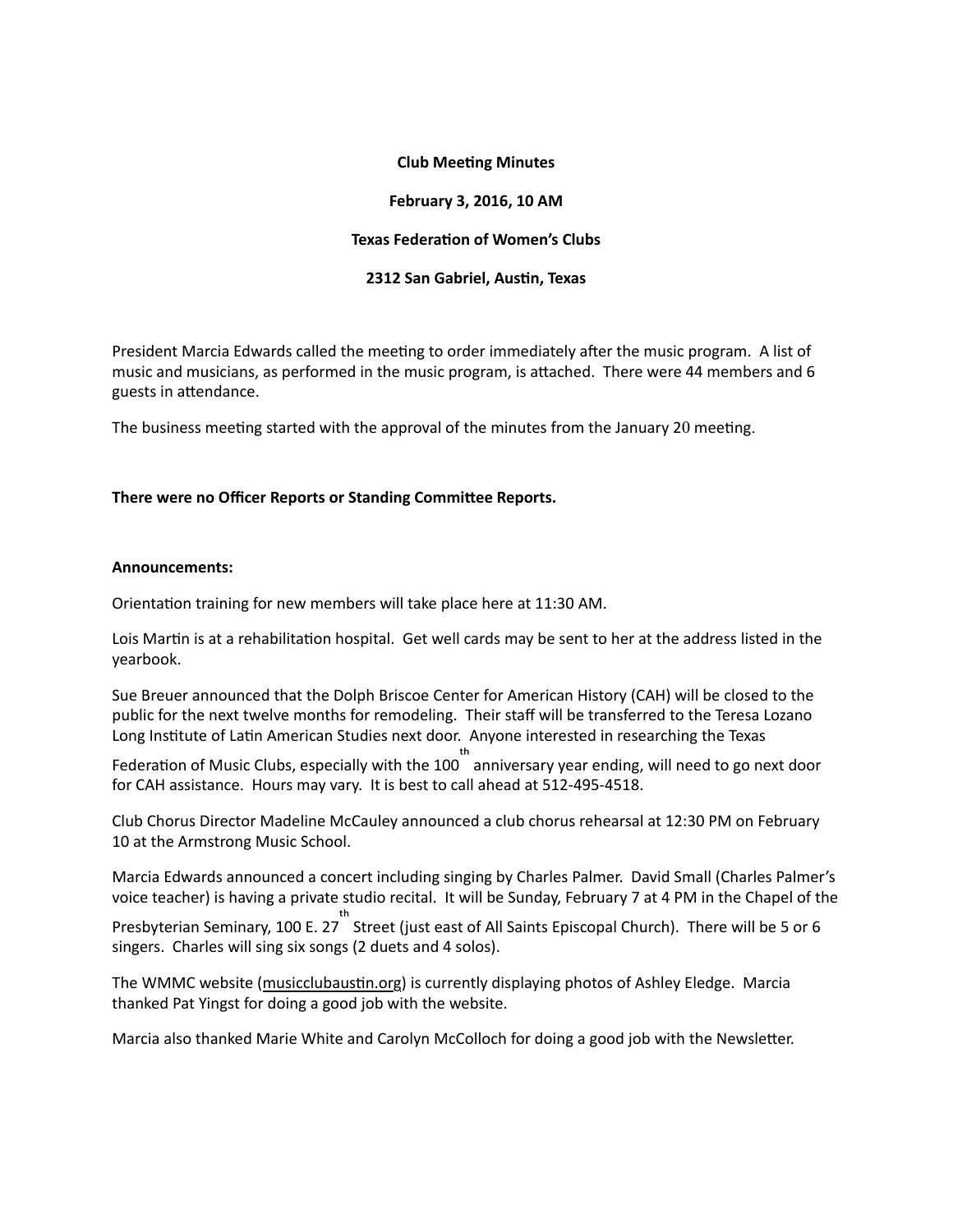The meeting was adjourned at 11:43 AM.

Submitted by

Virginia Kniesner,

Recording Secretary

**Romantic Mood** 

**February 3, 2016**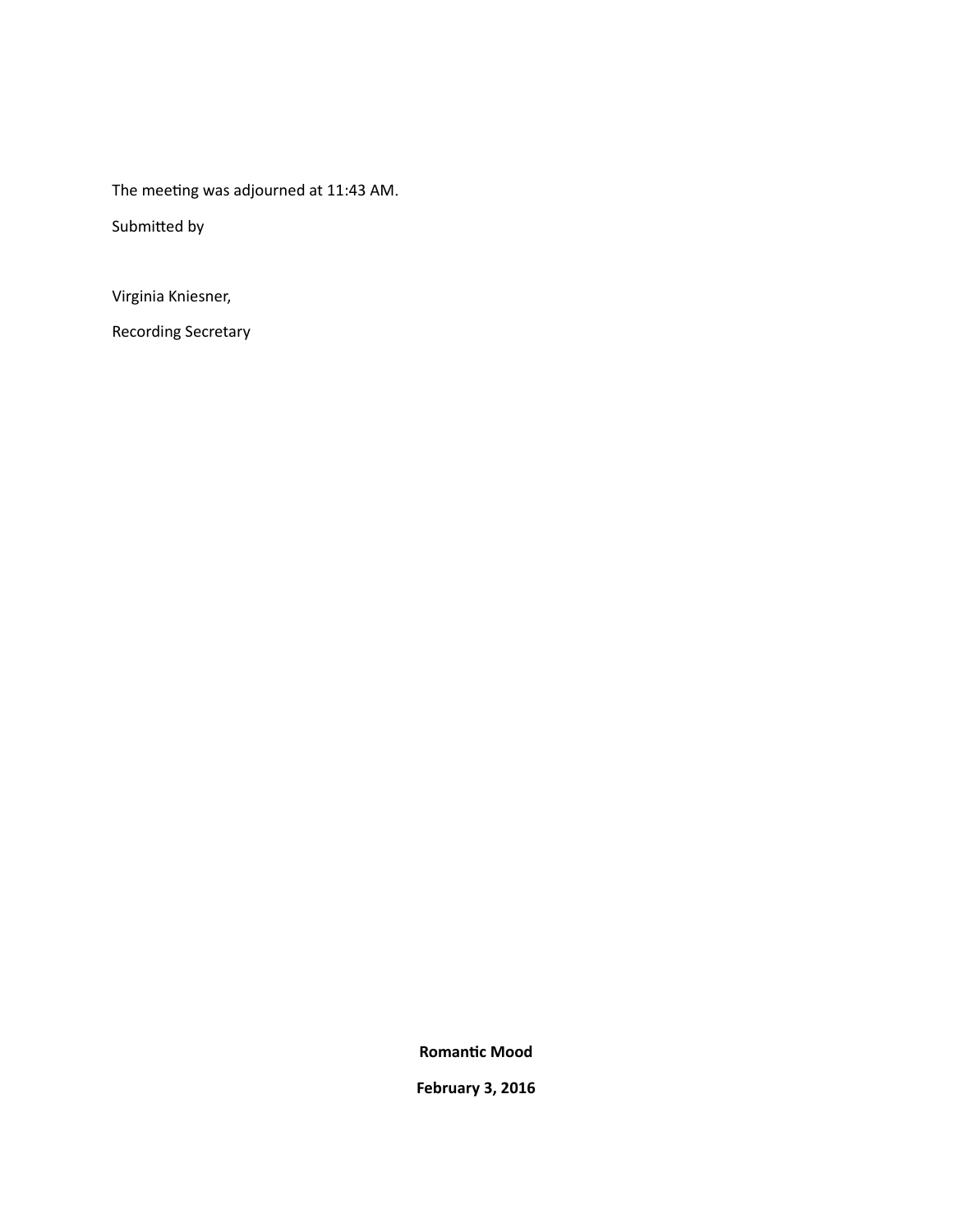# List of music and musicians, as performed.

| Program Leader:   | Mary Takvam                  |  |
|-------------------|------------------------------|--|
| Collect Leader:   | Melanie Richards             |  |
| Together We Sing: | Ring, Ring the Banjo (p. 50) |  |
|                   | Maxine Gomes, leader         |  |
|                   | Kay Race, piano              |  |

# **Program**

| Lachen und Weinen                    |                              | Franz Schubert (1797-1828)  |
|--------------------------------------|------------------------------|-----------------------------|
| Widmung                              |                              | Robert Schumann (1810-1856) |
| Si mes vers avaient des ailes        |                              | Reynaldo Hahn (1874-1947)   |
| Zueignung                            |                              | Richard Strauss (1864-1949) |
|                                      | Katharine Shields, soprano   |                             |
|                                      | Mary Parse, piano            |                             |
|                                      |                              |                             |
| Sonata in A minor "Arpeggione"       |                              | Franz Schubert (1797-1828)  |
| Allegro moderato                     |                              |                             |
|                                      | **Valerie Fischer, cello     |                             |
|                                      | Melanie Richards, piano      |                             |
|                                      |                              |                             |
| Waltz in A-flat Major, Op. 34, No. 1 |                              | Frederic Chopin (1810-1849) |
|                                      | Brian Gothues, piano         |                             |
|                                      |                              |                             |
| Sonata, No. 2, Op. 100               |                              | Johannes Brahms (1833-1897) |
| Allegro amabile                      |                              |                             |
|                                      | Catherine van Zanten, violin |                             |